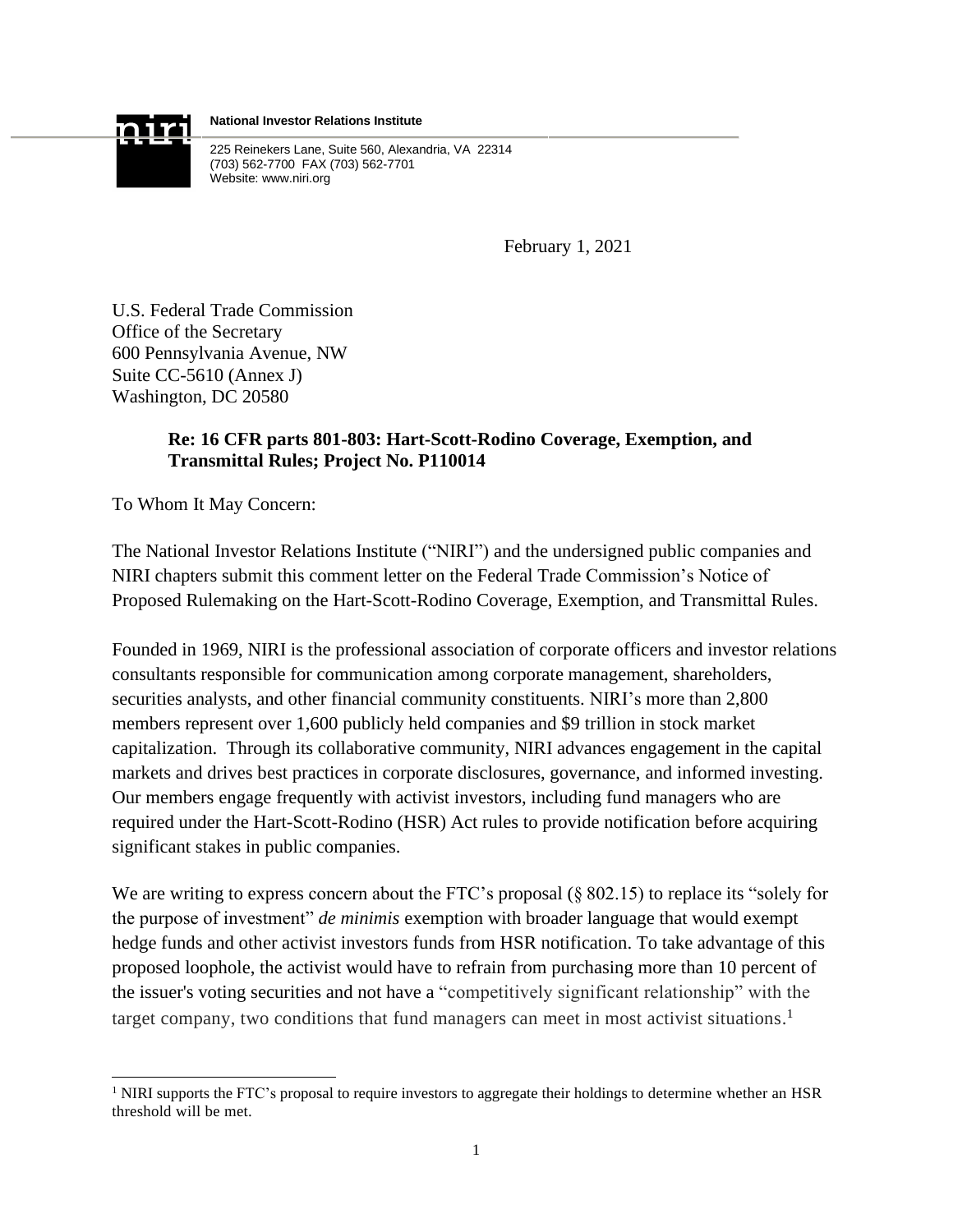The FTC's proposed expansion of its exemption would have a negative impact on mid-size and large issuers, which can now learn through the HSR notification process about an activist fund manager's plans to acquire a significant stake well before the activist crosses the 5 percent ownership threshold and triggers the reporting requirements under the Securities and Exchange Commission's Schedule 13D rules. Under the FTC's proposed "size of transaction" threshold, a planned purchase of \$94 million in shares would trigger HSR notification obligations, which means that an issuer with a market cap above \$1.88 billion could learn of activist activity through the HSR notification process prior to a 13D filing.

The FTC's proposal and the loss of this early-warning mechanism for companies is especially troubling, given the unfortunate reality that the 13D rules, which have not been updated in more than 40 years, contain numerous loopholes that enable activists to use derivatives to conceal their positions and avoid triggering the 13D threshold.<sup>2</sup> Through cash-settled swaps and other financial instruments, these activists are able to accumulate large positions (often significantly more than 5 percent) without alerting the company or other investors. Even after crossing the 5 percent threshold under 13D, an activist can continue to secretly acquire a company's shares for another 10 days before providing disclosure, which allows the activist to further expand its stake at the expense of other shareholders.

After going public, these activist funds often pressure corporate executives and directors to agree to plant closings, job cuts, reduced research spending, and other concessions that may not be in the long-term interests of shareholders, employees, or other stakeholders. In many cases, target companies decide to give into activists' demands rather than incur the expense and distraction of a proxy fight, even in those cases when the activist may hold less than a 10 percent stake. Had the company learned earlier about this activity, it could have had more time to rally support from long-term investors to resist the activist's demands.

 $2 \text{ In } 2011$ , the law firm of Wachtell, Lipton, Rosen & Katz petitioned the SEC to reduce the 13D reporting period to one business day and to update the SEC's definition of beneficial ownership. See Wachtell, Lipton, Rosen & Katz, Petition for Rulemaking Under Section 13 of the Securities and Exchange Act, Petition No. 4-624, March 7, 2011, available at: [https://www.sec.gov/rules/petitions/2011/petn4-624.pdf.](https://www.sec.gov/rules/petitions/2011/petn4-624.pdf) While this petition made a compelling case for modernizing 13D rules, the SEC has taken no action to improve transparency. As Wachtell Lipton argued, "there is no valid policy-based pragmatic reason that purchasers of significant ownership stakes in public companies should be permitted to hide their actions from other shareholders, the investment community, and the issuer: indeed, the need for transparency, fairness and equality of information in our financial markets has never been higher."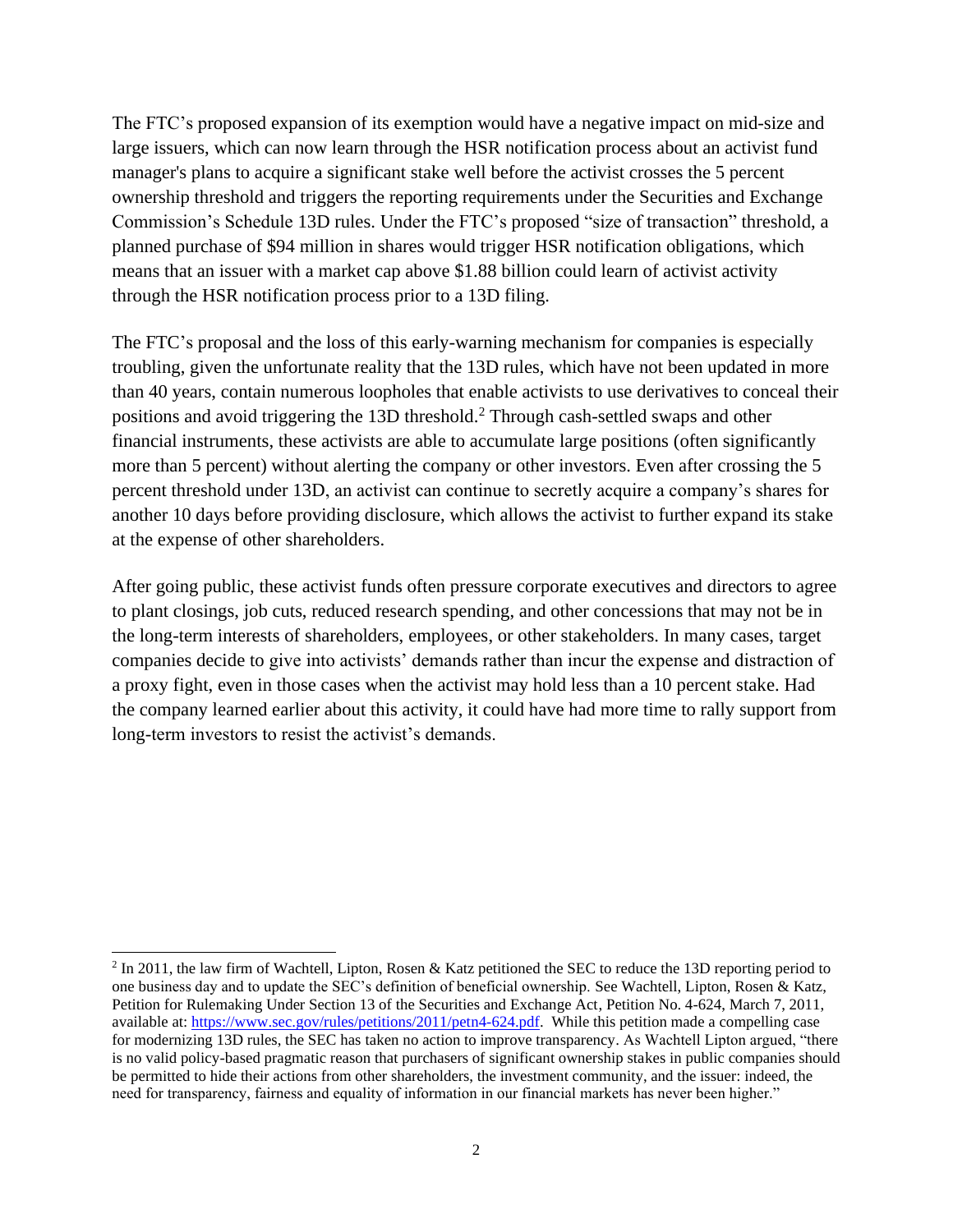NIRI has endorsed U.S. Senator Tammy Baldwin's bipartisan "Brokaw Act" legislation to modernize the 13D rules by reducing the 10-day filing period to four business days and by closing the loopholes for derivative transactions and "wolf pack" tactics.<sup>3</sup> <sup>4</sup>

NIRI, along with the NYSE Group, also has petitioned the SEC to modernize its 13F disclosure rules, which now require institutional investment managers (who hold more than \$100 million in equities under management) to report their equity holdings 45 days after the end of each quarter.<sup>5</sup> Despite the need for greater transparency, the SEC proposed in July 2020 to exempt nearly 90 percent of current 13F filers (including two-thirds of hedge fund filers) from quarterly disclosure, but later abandoned that proposal in the face of nearly universal opposition from investors and issuers $6$ 

Until the SEC acts to modernize the 13D and 13F rules, NIRI urges the FTC to refrain from exempting activist funds from the HSR notice rules. While the FTC may not view activist share purchases as a core antitrust issue, we urge the Commission to be mindful of the unintended consequences of its regulatory actions and not inadvertently increase the activist pressures on public companies as they struggle to cope with the devasting economic consequences of the pandemic. Many market observers expect to see a surge in proxy contests and other activism after the global pandemic finally recedes in 2021 or 2022.

In an October 2020 letter in opposition to the SEC's 13F proposal, Senator Baldwin, along with Senators Sherrod Brown, Chris Van Hollen, and Jack Reed, mentioned their concern about the FTC's HSR proposal and the risk of increased activism after the pandemic. "This concern becomes particularly acute amid predictions for increasing activist investor activity in 2021 given the difficult market conditions caused by the coronavirus pandemic. Companies focused on surviving the economic slowdown could be forced to navigate a regulatory landscape that

<sup>3</sup> *See* NIRI Statement to the Senate Banking Committee on "Legislative Proposals to Examine Corporate Governance," July 2018, at 7-10, available at: [https://www.niri.org/NIRI/media/NIRI/Advocacy/NIRI-Senate-](https://www.niri.org/NIRI/media/NIRI/Advocacy/NIRI-Senate-Banking-Committee-Statement-final_1.pdf)[Banking-Committee-Statement-final\\_1.pdf.](https://www.niri.org/NIRI/media/NIRI/Advocacy/NIRI-Senate-Banking-Committee-Statement-final_1.pdf)

<sup>&</sup>lt;sup>4</sup> In an August 2018 survey of NIRI members, 95 percent of respondents said they "agree" or "strongly agree" that the 13D rules should be modernized.

<sup>5</sup> *See* NYSE Group, NIRI, and the Society for Corporate Governance, Request for Rulemaking Concerning Amendment of Beneficial Ownership Reporting Rules Under Section 13(f) of the Securities Exchange Act of 1934 in Order to Shorten the Reporting Deadline under Paragraph (a)(1) of Rule 13f-1, Petition No. 4-659, February 4, 2013, available at: [https://www.sec.gov/rules/petitions/2013/petn4-659.pdf.](https://www.sec.gov/rules/petitions/2013/petn4-659.pdf)

<sup>6</sup> *See* Benjamin Bain and Robert Schmidt, Bloomberg News, "Hedge Funds' Shot at Keeping Stock Investments Secret Fades," October 27, 2020, available at: [https://www.bloombergquint.com/business/hedge-funds-shot-at](https://www.bloombergquint.com/business/hedge-funds-shot-at-stock-secrecy-fades-as-sec-shelves-revamp)[stock-secrecy-fades-as-sec-shelves-revamp.](https://www.bloombergquint.com/business/hedge-funds-shot-at-stock-secrecy-fades-as-sec-shelves-revamp)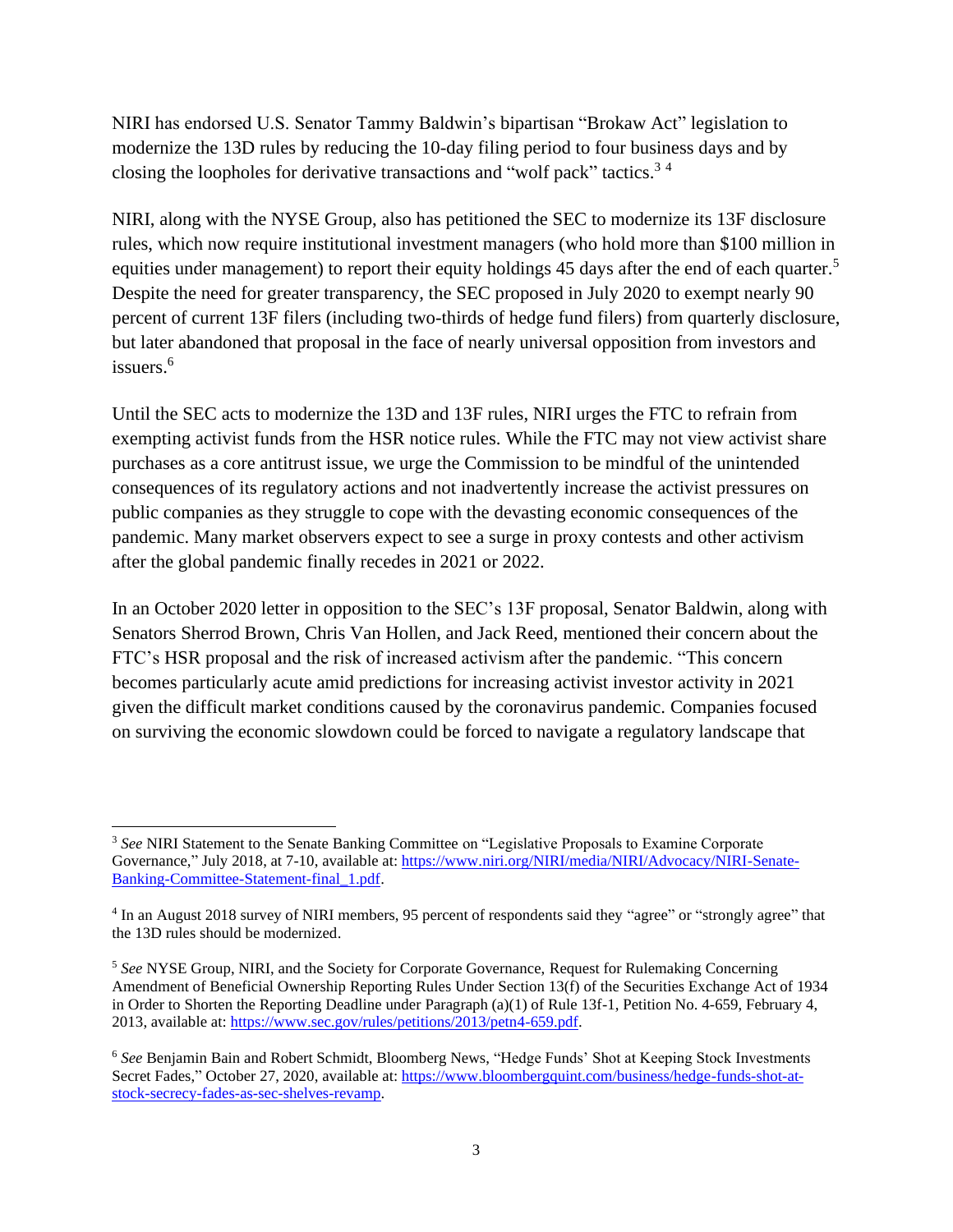leaves them even more vulnerable and more likely unaware of unwanted activist interest," the four senators wrote.<sup>7</sup>

We urge the FTC not to proceed with replacing the current "solely for the purpose of investment" exemption for passive investors with a broader exemption for activist fund managers. If the SEC eventually acts to modernize the 13D and 13F rules and improves ownership transparency, it may be appropriate for the Federal Trade Commission to revisit the "solely for the purpose of investment" exemption at that time.

Sincerely,

Garys Ja Branche

Gary A. LaBranche, FASAE, CAE President & CEO National Investor Relations Institute

## **Public Companies**

Campbell Soup Company Cedar Fair Entertainment Company FedEx Corporation Ionis Pharmaceuticals, Inc. Masonite International Quanta Services, Inc. Tutor Perini Corporation

## **NIRI Chapters**

NIRI Capital Area NIRI Los Angeles NIRI Philadelphia NIRI Virtual Chapter

<sup>7</sup> *See* U.S. Senators Sherrod Brown, Tammy Baldwin, *et al.*, Letter re Reporting Threshold for Institutional Investment Managers, Release No. 34-89290, October 21, 2020, available at: [https://www.niri.org/NIRI/media/NIRI/Advocacy/Ltr\\_to\\_Chair\\_Clayton\\_Form13F\\_10212020.pdf.](https://www.niri.org/NIRI/media/NIRI/Advocacy/Ltr_to_Chair_Clayton_Form13F_10212020.pdf)